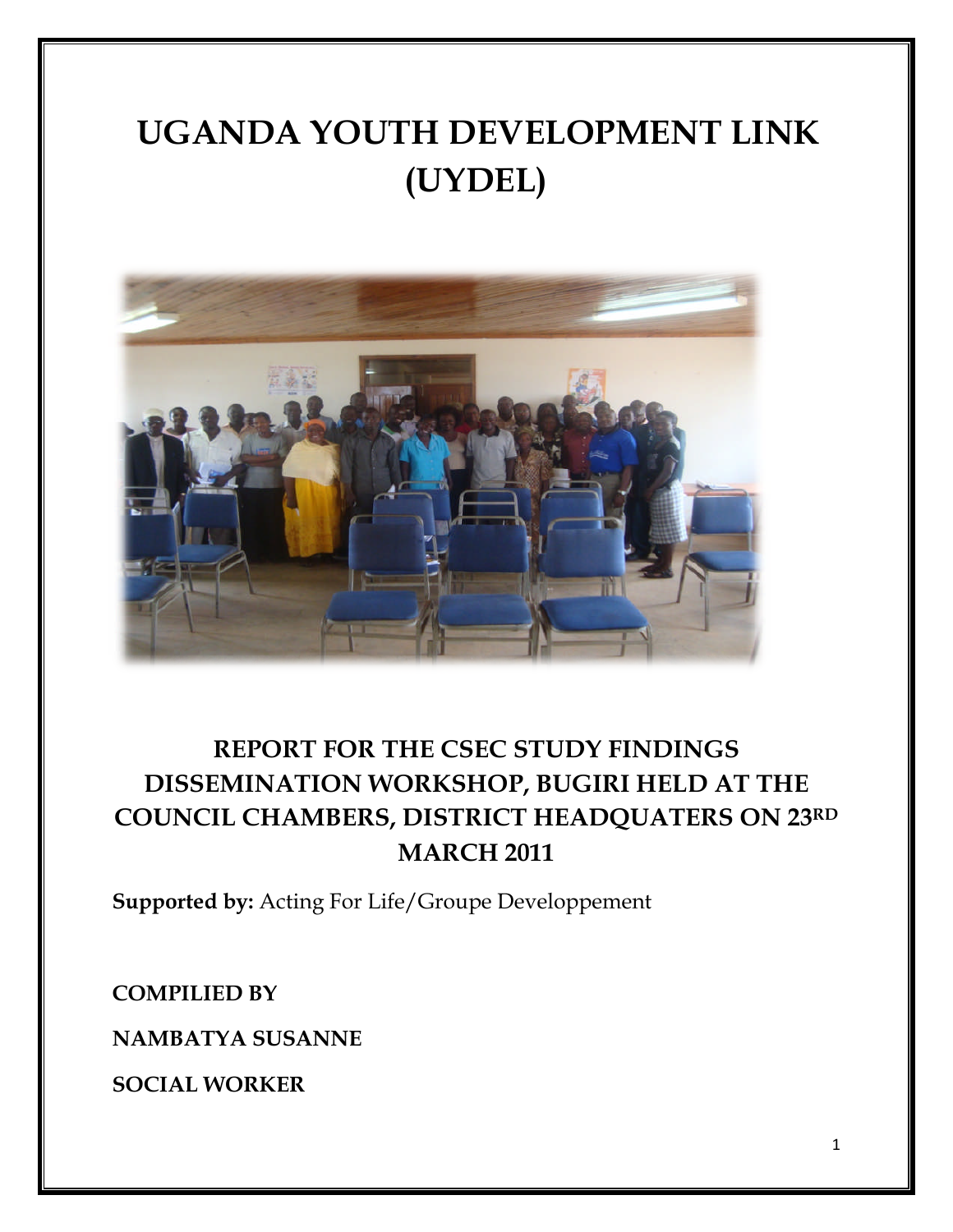# **AGENDA**

- Welcome remarks and introductions
- Over view of the study
- Lay out of the report
- General comments and discussions
- Way Forward
- Closing remarks

#### **MIN 1/2011 WELCOME REMARKS AND INTRODUCTIONS**

Mr. Mutaawe Rogers welcomed members to the CSEC dissemination workshop. He informed them that the purpose of the meeting was to disseminate the CSEC study findings and there after participants would give highlights of what issues were left out in the report. Before coming up with a concrete report, comments from different stake holders were needed. He requested members to introduce themselves so as to know each other. He then called upon Ms. Nambatya Susanne to take members through the overview of the study.

#### **MIN 2/2011 OVERVIEW OF THE STUDY**

Ms. Nambatya Susanne began by telling members that under CSEC, they were looking at 3 areas that is; child trafficking, child prostitution, and child pornography.

To start with the field experience; she reported to the members the following;

- Recruited 20 research assistants who were trained and participated in pre testing of the study tools that had been developed because there is no way any study can be done without these tools
- Data collection tools Developed four (4) data collection tools
- Research assistants were divided into 4 groups depending on the distribution of the regions and each team had a supervisor to ensure quality of data collected
- Though this is a study done by UYDEL, the organization constituted a technical working group at the MoGLSD and this group is an advisory group. There was need of people who have experience in this field to make comments and give guidance
- Data collection methods used In-depth interviews, Key Informant interviews, FGDs, Desk review literature, and key observations
- Areas covered Northern region Lira and Gulu, Eastern region Mbale, Busia and Bugiri, Western region - Mbarara and Kasese, and Central region - Kampala, Wakiso, Masaka, Lyantonde, and Kalangala.
- Data coding, entry and analysis There was a statistician from UBOS who did this.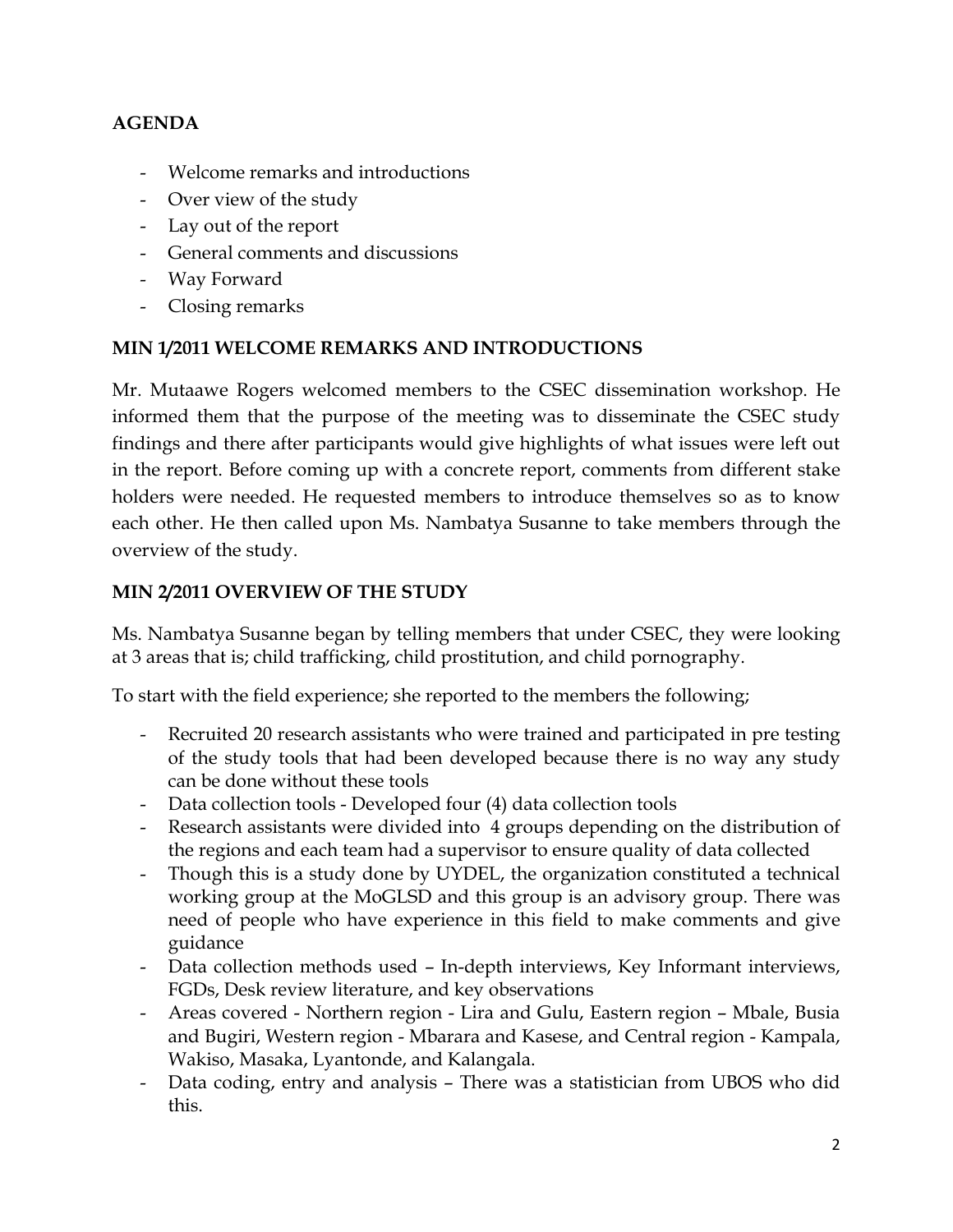- Respondents interviewed 529 children across all the regions though 89 inclined the interview
- Field challenges in data collection in some areas, research assistants were denied information by CSEC victims and key informants. Older CSWs intercepted some research assistants because they wanted to know why some of the girls were being interviewed. Some of the children were willing to quit commercial sex but no resources put aside to help these children
- Lessons learnt Building rapport with the study participant is very essential in the study in order for him / her to trust the researcher. Most children interviewed were not well informed about trafficking and this required more explanations to separate normal migration from trafficking. Disclosure of information considered private or concerning bed room matters is difficult because of cultural issues. There is a lot of relapse among children; a lot of entry and exit.

# **General study findings**

Ms. Nambatya Susanne presented the general highlights of the study findings which included the following.

- Uganda is a source, transit and destination country for trafficking
- Trafficking internally for sexual exploitation and forced labour
- Number of children in CSEC estimated to have increased to 18,000 children
- Forced labour in pornography against children's will coupled with deception
- Children in bonded labour and in prostitution were identified (limited movement, deduction of wages and use of witch craft)
- Children have psychosocial trauma tendencies
- Spontaneous violence, beating of children and threats
- Gross violation and extreme abuse
- CSEC thrives where there is extreme violation of law and poor or no enforcement at all in all places visited.
- Ministry of Trade and Tourism to be involved on board.
- Children are ignorant and vulnerable to demand their rights.
- Alcohol and drug abuse is a major factor in terms of facilitating the vice.
- There are few NGOs / players working on CSEC in particular.
- Laws are largely un enforced.
- Limited resource flow commitments and a small proportion reaches actual target groups.

She then presented the highlights of the study findings by study districts specifically Mbale, Busia and Bugiri districts.

These 3 districts were covered during the study because they are located on the major road highway to Kenya and border points either by lake or land.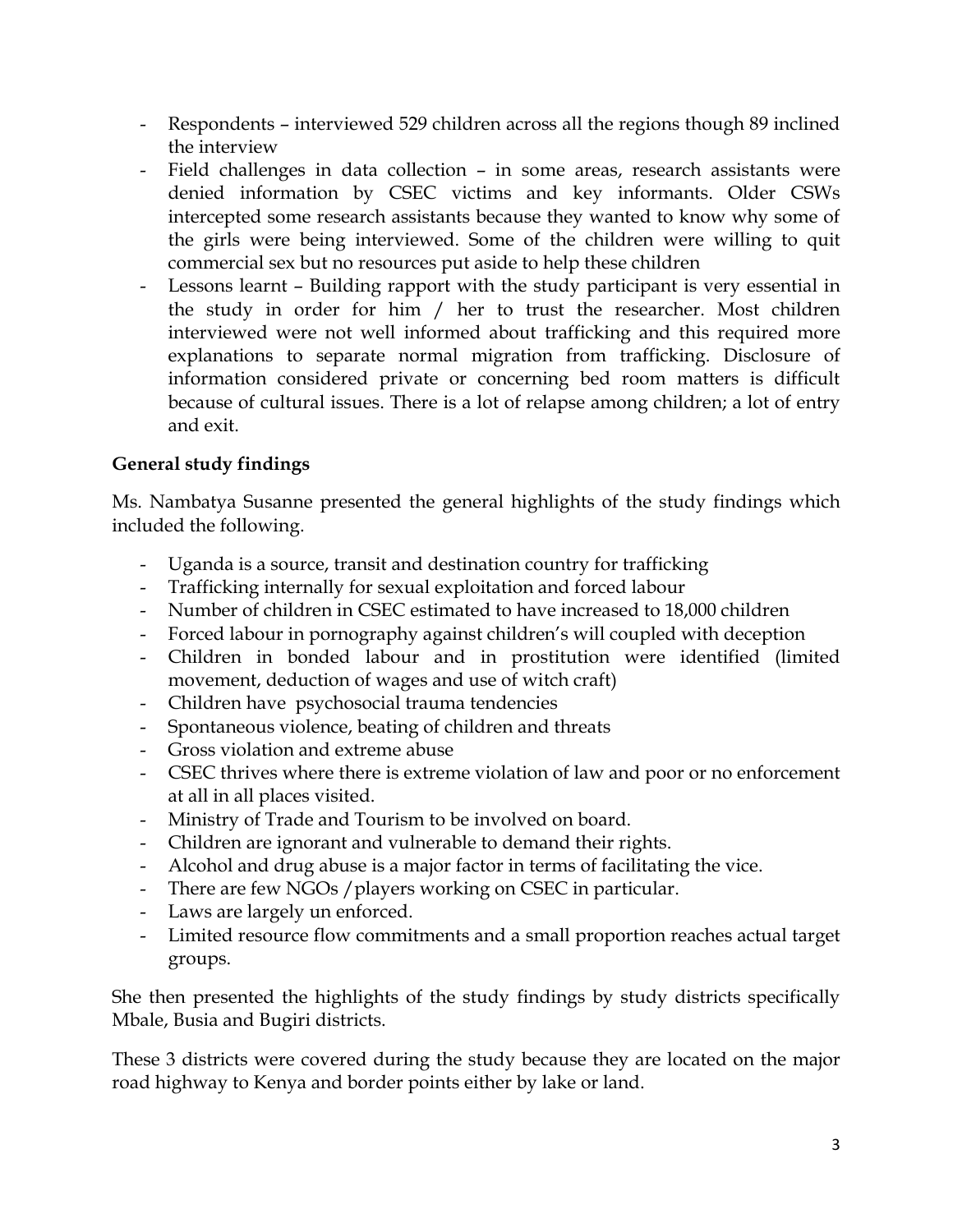The border towns are major transit points along the great east road, characterized by massive rural – urban migration as people search for livelihoods in border trade.

These towns are also transit points to Kenya and a stopover for heavy commercial truck drivers who lure young girls into the commercial sex work.

Children are trafficked to these areas with promises of descent work and education but end up being exploited as domestic workers and others as child prostitutes

### **Child Prostitution**

An increased number of children (girls) engaging in prostitution due to poverty at household level, negative cultural practices, peer influence, and poor coordination among stakeholders with limited referrals.

Cases of child prostitution reported to authorities by parents or guardians of children are mainly for seeking economic gains from perpetrators rather than justice for the victims.

Cases of children in brothels have been documented though difficult to locate.

# **Child Trafficking**

Children in Bugiri district are trafficked mainly from Mukono, Mbale, Masaka and other parts of the country.

Many children are brought here by the so called "uncles and aunties" who are paid by the bar owners to identify and bring for them children to work in their businesses.

# **Child pornography**

Hidden and silent problem in the region

More pronounced in Mbale district where children watch blue movies from video halls in the evenings compared to the other districts.

Incidences of nude/karaoke dancing, nude photo taking, and engaging in group sex competitions were not visible in this region

# **Hot spots for CSEC**

- Wakaka landing site,
- Bumeeru landing site,
- Siguru Island,
- Kiyinikibi
- Butambula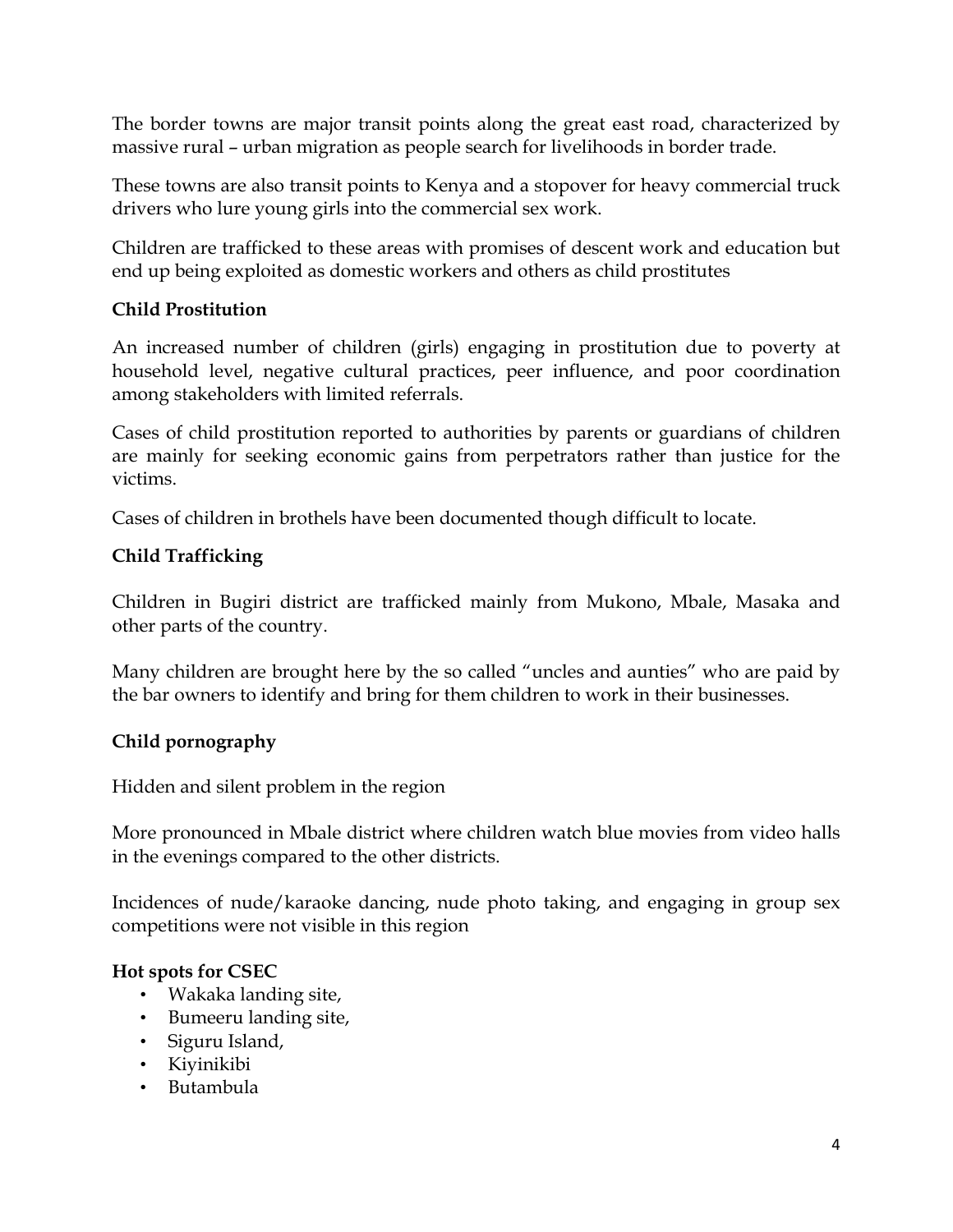- Naluwerere parish,
- Bugiri town council



*UYDEL social worker making a presentation during the workshop*

# **Good practices**

- Establishment of child protection committees in Lunyo, Busitema sub counties and Busia Municipal Council.
- Designing an integrated program model for implementation involving the cooperation of 12 district partners and stakeholders coming together to fight for children rights and protection in Busia district.
- World Vision has support for the construction of a building that will house the Family and Child Protection Unit of the police force; juvenile cells for both boys and girls.
- The Bugiri district OVC interventions are just taking off, with funding from by STAR-EC and UPIMAC. Each sub county has a CDO who is directly charged with children affairs.

#### **Interventions to address CSEC**

- Women and Youth Services
- Bugiri Network of AIDS Service Organizations (BUNASO)
- The National Forum of PLHA Networks in Uganda
- Uganda Reproductive Health Bureau, Bugiri branch
- GOAL Uganda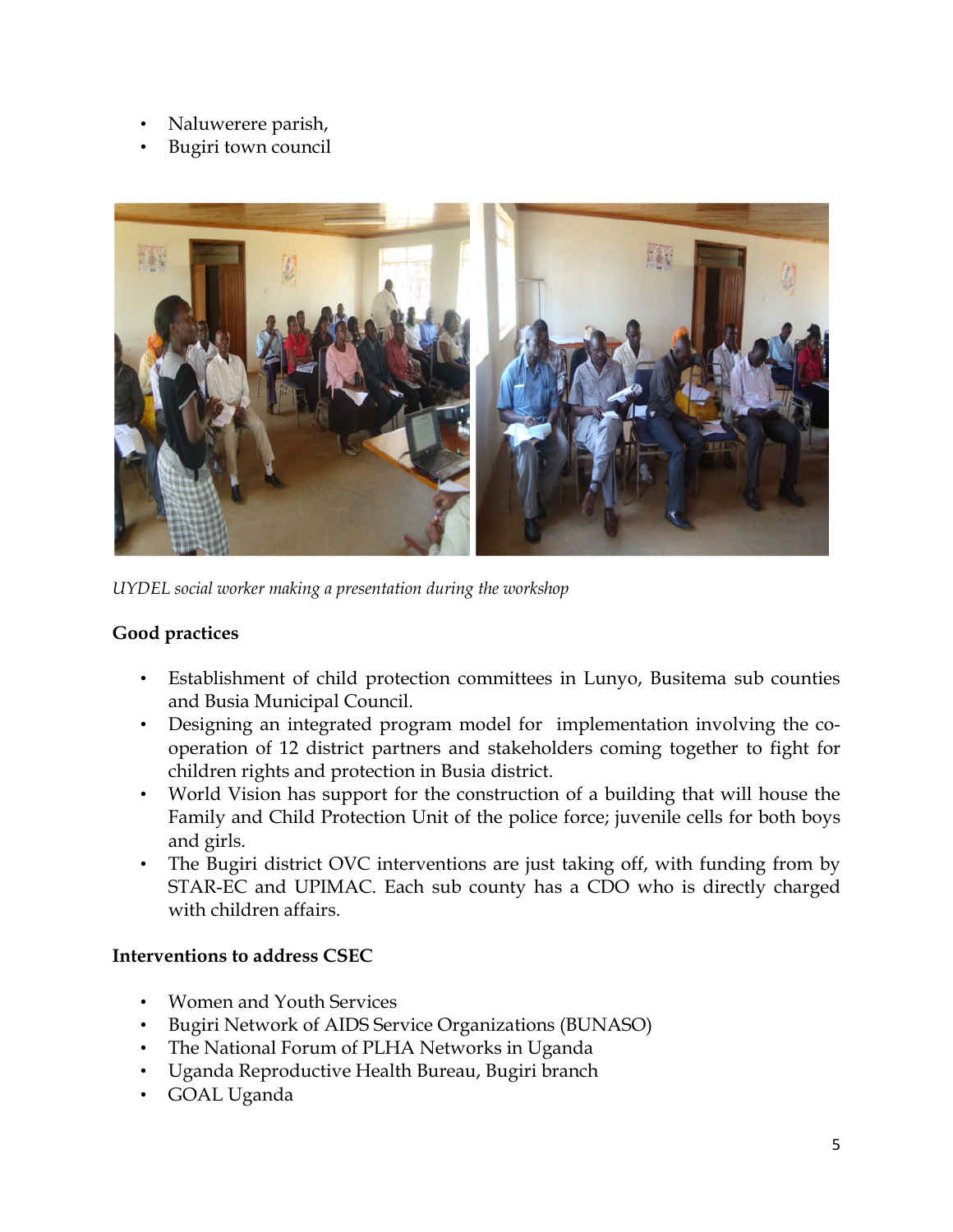- Local gov't offices (probation, CDO, Police, etc
- Police Family and Child protection Unit and district probation officer.
- World Vision.
- Happy Childhood Foundation (HCF)
- Red Cross Society.
- Friends of Christ Revival Ministries (FOC-REV)
- Organization for Capacity Building Initiative (OCABI)

NGOs are reaching out to children with school fees support, income generating activities, village savings loans, vocational skills, VCT services, psychosocial support (food, health and education).

• Housing improvement and awareness about children rights, and also reduce the vulnerability in homes.

#### **Emerging Issues**

- Poor records documentation of children served
- High possibility of NGOs working on the same clients
- Children in prostitution are not effectively reached partly due to lack of expertise, demands, hidden population and lack of resources to recruit staff

He then gave the recommendations, conclusions and suggested areas for further research which they had come up with

#### **Recommendations**

- Child victims and psycho social support programs.
- Prevention and advocacy strategy.
- Government intervention.
- Capacity building activities for civil society, government and private sector.
- Research and building knowledge base.
- Develop teaching modules and build capacity of universities and tertiary teaching staff.
- Ministry of Trade and Tourism needs to be brought on board
- Victim withdrawal, rehabilitation and integration.
- Training of child rights advocates.
- Strengthen national networks and community coalitions against CSEC.
- Strengthen social protection and family systems.

#### **Conclusions**

- Limited and coordinated efforts among actors.
- Vulnerability of CSEC shall prevail unless important things like awareness, house hold poverty and law enforcement are addressed.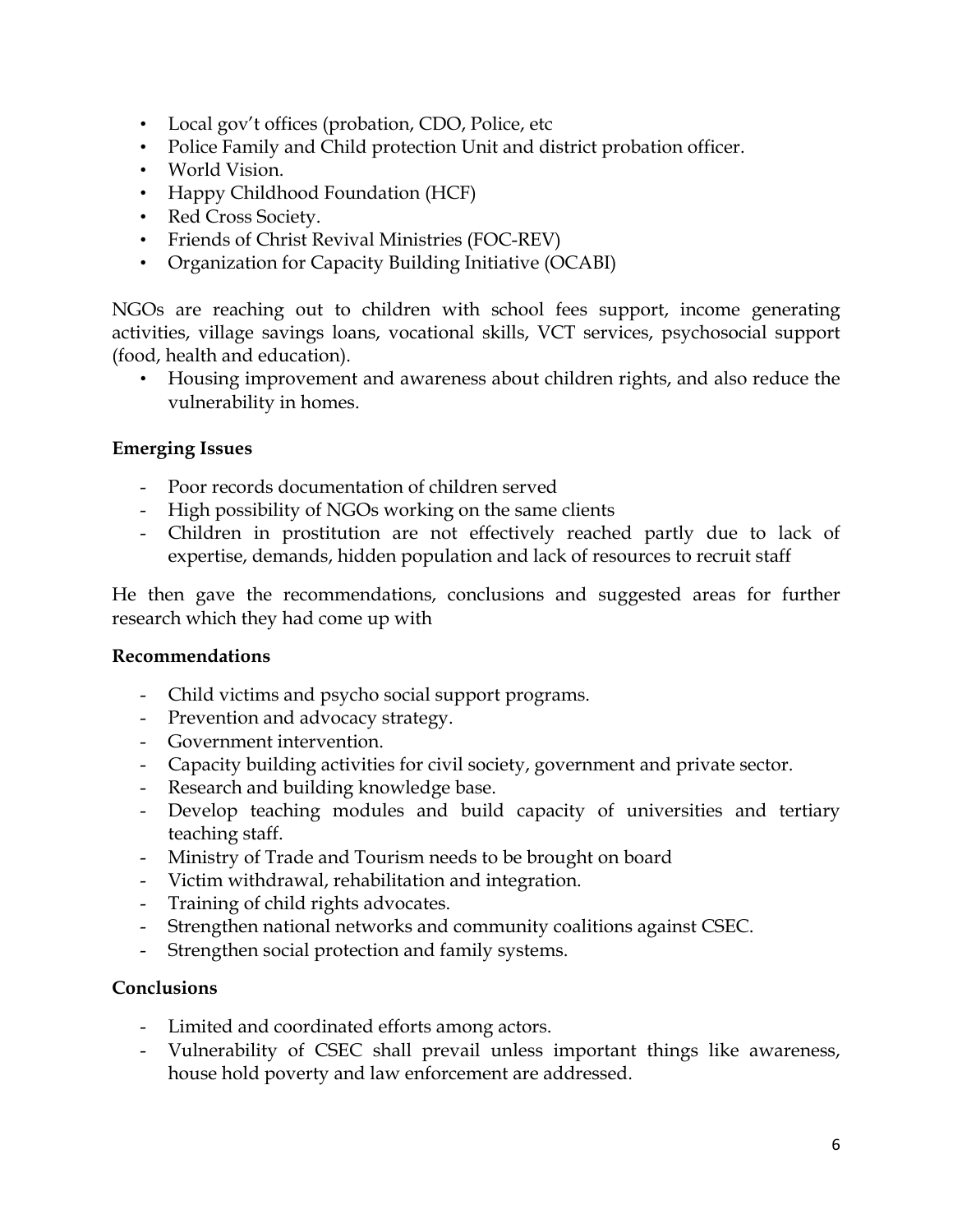#### **Further Research**

- How districts who set up bi laws have managed to work
- Follow up children withdrawn from CSEC
- Bonded and forced labor around lake Victoria

#### **MIN 3/2011 LAY OUT OF THE REPORT**

Mr. Mutaawe Rogers passed through the detailed report chapter by chapter explaining to the members what each chapter was all about and what was entailed under.

Chapter one is on the introduction and background to the study. It includes the background to the study, study goal, and specific objectives which are stated clearly.

Chapter 2 - Methodology; this includes the study design, study population, sampling method, scope of the study (study areas and study population), data collection methods, data analysis and management, induction of research assistants, ethical considerations, challenges faced during the study, and lessons learnt during the study interviews

Chapter 3- Literature review; this clearly shows the general overview of CSEC

Chapter 4 - The extent of commercial sexual exploitation of children in Uganda; this includes the socio demographic characteristics of children, trafficking of children for commercial sexual exploitation, magnitude of commercial sexual exploitation of children, risky behaviors in CSEC, exiting or quitting of commercial sexual activities and pornography

Chapter 5 – Regional representation of CSEC and responses in the districts of study. This chapter presents the regional representation of CSEC by study districts in Uganda. It includes the Central region, Northern region, Eastern region and Western region

Chapter 6 presents the National responses and other efforts to address CSEC. It looks at government interventions (Ministry of Gender, Labor and Social Development, Ministry of Internal Affairs, National Council for Children (NCC), Training in high institutions and law enforcement agencies), Interventions by international organizations, coordination and networking among stake holders, parent related interventions, media efforts and faith based interventions which have been very strong in terms of addressing pornography.

Chapter 7 – Legal, policy and resource flow commitments; this looks at the legal frame work which includes the International Instruments ratified and the National legislations, the policy frame works in place which include the National OVC Policy, Universal primary and secondary education policy, National Child Labor policy, National Action Plan on CSEC*,* and the resource flow commitments towards CSEC.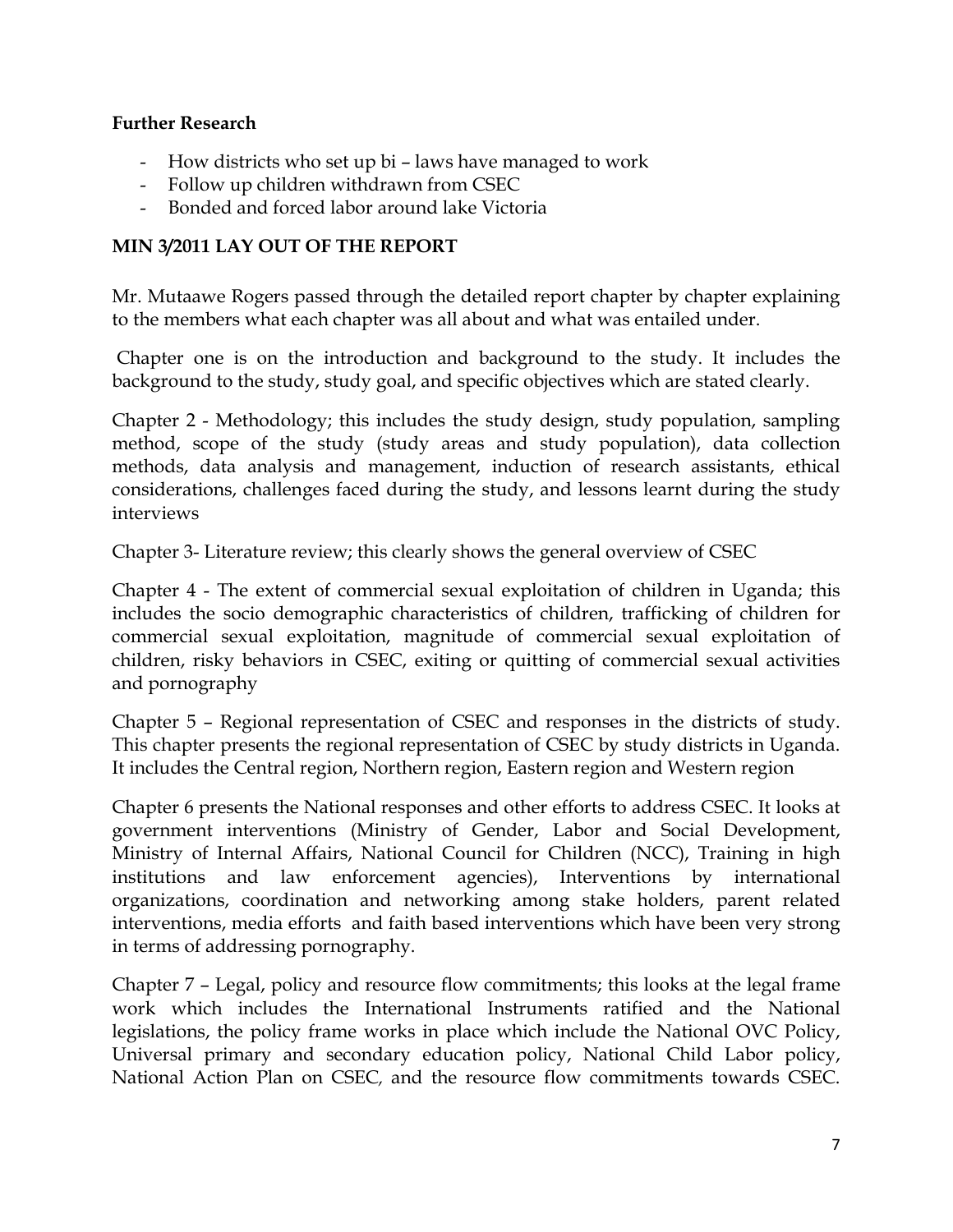This chapter also highlights gaps in the legal and policy framework for addressing CSEC.

Chapter 8 gives the Conclusions and recommendations of the report.

# **MIN 4/2011 GENERAL COMMENTS AND DISCUSSIONS**

Members said it was good work done. However, the following needed attention

- Under National legislations where there is Local Government Act, the year is missing. It should be written as, "Local Government Act 1997 as amended 2006"
- Still under National legislations where there is the Constitution of the Republic of Uganda, on the part of provisions, it should be …under age 18 years not …under 16 years as written in the document
- Members proposed that Tororo should be part of the Eastern region because there is CSEC just like Mbale, Busia and Bugiri
- There is a district that emerged from Bugiri district and that is Namayingo district and therefore some of the hot spots mentioned that were initially in Bugiri district are now in Namayingo district. These include; Siguru landing site, Bumeeru landing site, Busiro and Lugala
- Busoowa trading center has also emerged as a hot spot for CSEC in Bugiri district.
- Namayemba should be included in the hot spots; it is located along the highway
- In the hot spots mentioned in the document, there is "wakaka" landing site. This should be written as "wakawaka" landing site.
- Should recognize religious leaders e.g. Cardinal canons, Bishops, Sheiks
- The education system is not well represented. There is no follow up of children who drop out of school. How do we bridge the responsibilities in the education system; if a child drops out of school, how does the class head teacher come in to help? There is no follow up between parents and the class head teachers. There is a gap between the parents and the schools
- Child to teacher ratio is overwhelming. Teachers cannot monitor all children; that is why children pretend as if they are going to school but instead hang in the middle of the way and engage in activities like shoe shinning, siphoning of fuel etc to get some little money and at the end of the day, go back home as if they are from school.
- Stringent measures on schools. Some schools have relaxed on the protection of children.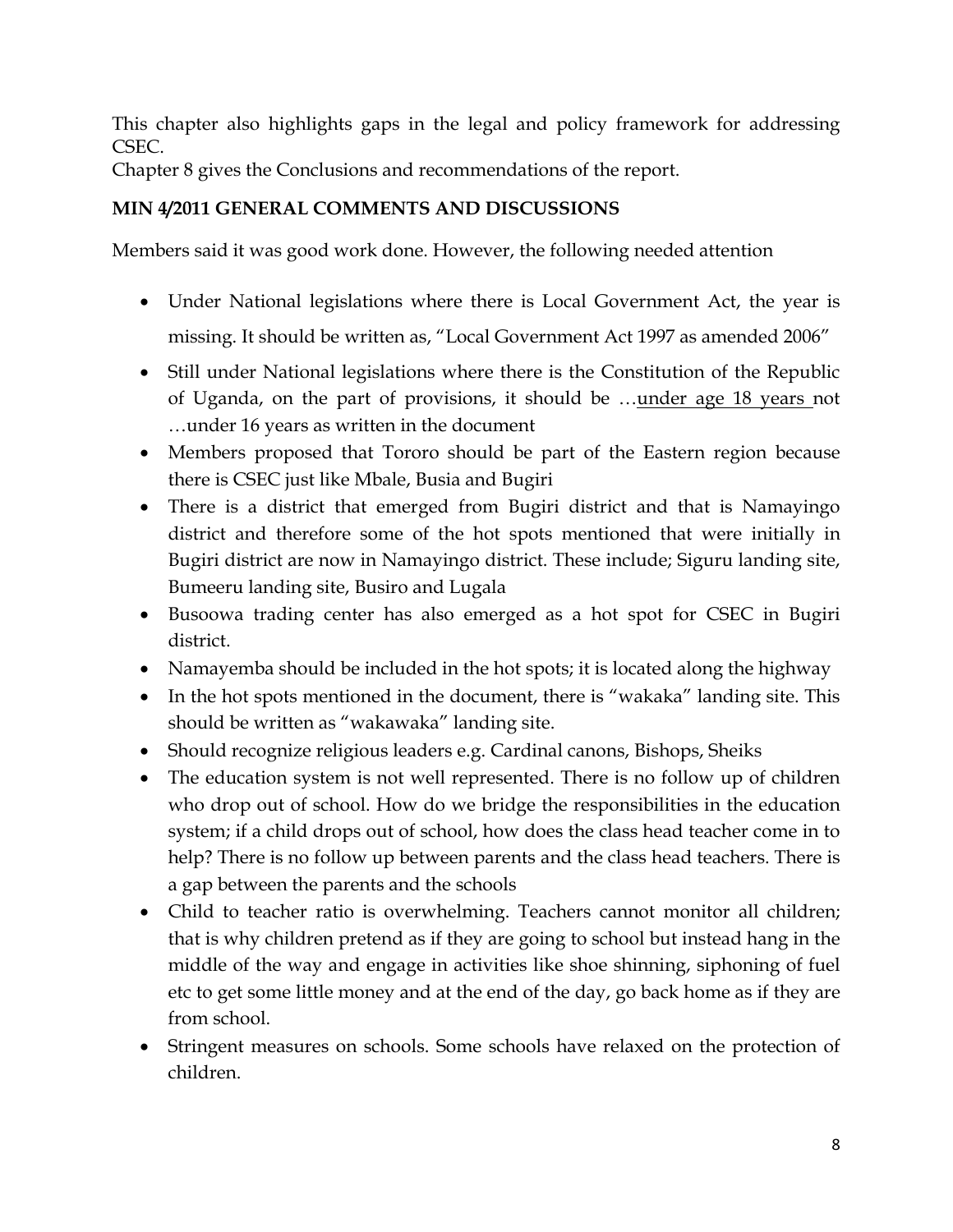- Some schools do not have structures fit to be schools and government is not looking at this.
- MOE should come up with a motivation on the part of teachers to be able to motivate the children and the parents.
- Since 2007, the Bugiri district OVC interventions have been on. UCOBAC is doing this with support from Canadian Feed the Children. IDAC is doing this with support from GOAL.
- STAR-EC supports HIV/AIDS, TB activities and stops on prevention and care.
- UPIMAC is not a funding agency. It is a technical support agency contracted by MoGLSD.
- OVC interventions supported by CSF and now getting support from HIV/AIDS Intervention Alliance; Sunrise is going to work hand in hand with CSF – supporting sub counties, divisions.
- OVC interventions should be strengthened.
- Most of the problems faced by children come as a result of child neglect (Poor parentage in communities).
- CDO's have no specialized knowledge in handling children affairs.
- In Bugiri district, some parents leave their children to live on their own at the age of 15 years. Parents live in villages and children come to town to find quality education.
- Have children from Kenya and they are in a free range system. In the recent period, they had covered Naluwerere. Whenever you could move, you could find a Kenyan child. Truck drivers bring these girls, rent for them places where to stay such that whenever this truck driver is passing this place, they meet. When the truck driver is away, this girl continues in commercial sex for survival
- Government should come up with reformatory schools / centers to support children who have undergone trauma (can give psycho social support to these children
- Other Interventions to address CSEC in Bugiri District

| <b>Organizations</b>        | <b>Activities</b>                  |
|-----------------------------|------------------------------------|
| Development<br>Integrated   | • HIV prevention, care and support |
| Activities<br>AIDS  <br>and | • OVC programmes                   |
| Concern (IDAC)              | • Child protection                 |
|                             | • BCC sessions                     |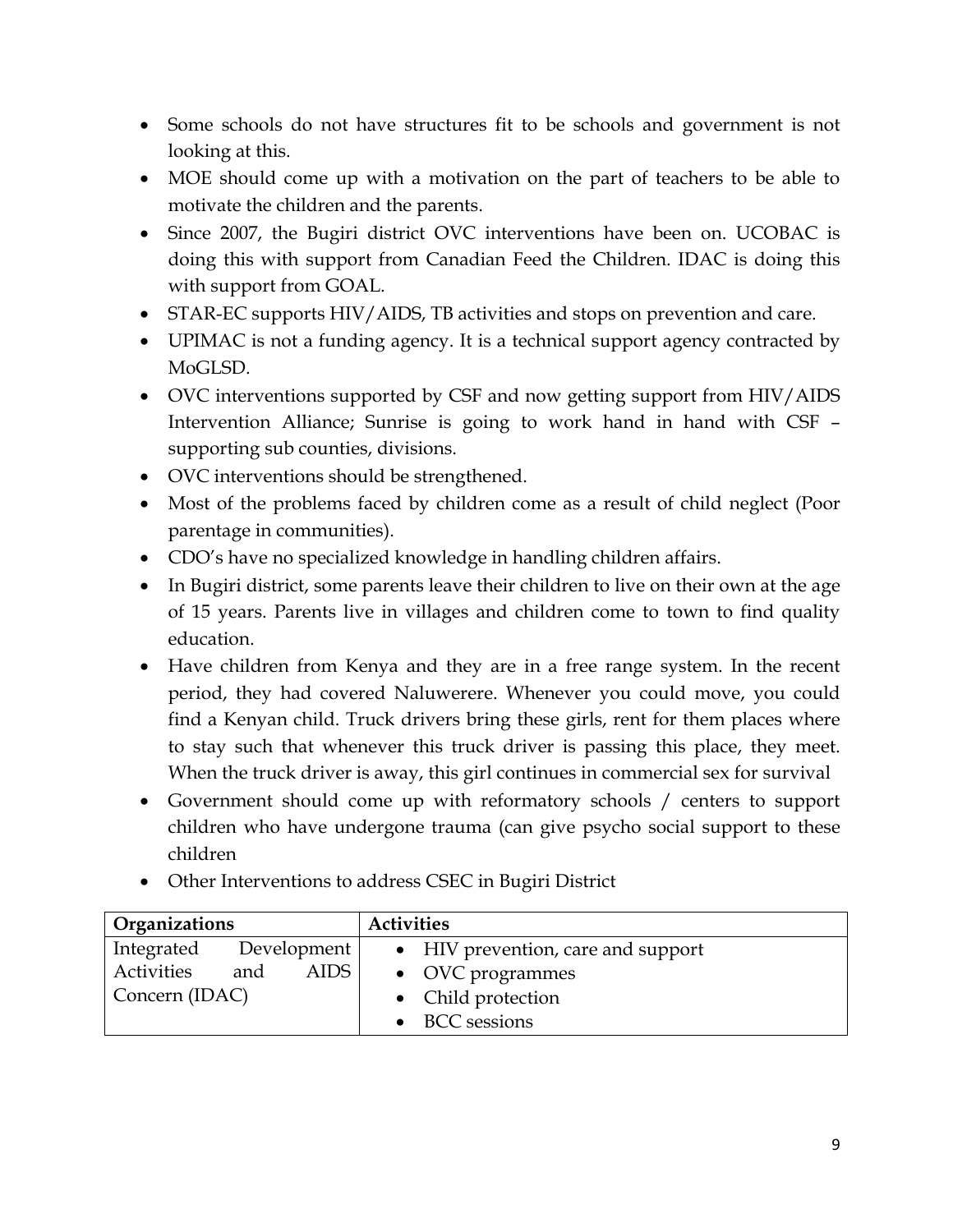| Uganda<br>Muslim<br>Rural<br>Development Association<br>(UMUDA)                                          | HIV prevention, care and support<br>$\bullet$<br>OVC programmes<br>$\bullet$<br>Child protection<br>$\bullet$<br><b>BCC</b> sessions |
|----------------------------------------------------------------------------------------------------------|--------------------------------------------------------------------------------------------------------------------------------------|
| Uganda Community<br>Association<br>Child<br>for<br>Welfare (UCOBAC)                                      | Child welfare (holistic child development)<br>$\bullet$<br>Does a lot of child advocacy                                              |
| <b>Veterans Association</b>                                                                              | Integration of OVC's to be put in social security<br>$\bullet$                                                                       |
| National Community<br><sub>of</sub><br>Women Living<br>with<br>HIV/AIDS (NACWOLA)                        | HIV counseling and testing services<br>$\bullet$                                                                                     |
| Bugiri District Union for<br>with Disabilities<br>People<br>(BUDUPED) - Being funded<br>by GOAL - Uganda | Child protection<br>HIV counseling<br>$\bullet$<br>Sustainable livelihood                                                            |
| Naluwerere<br>Community<br>Based<br>Development<br>Association                                           | Sensitization of the community on HIV/AIDS<br>$\bullet$<br>through drama shows                                                       |
| Multi - Community Based<br>Initiatives<br>Development<br>(MUCOBAD)                                       | HIV/AIDS information and awareness<br>$\bullet$<br><b>Child Protection</b><br>OVC programmes                                         |

# **MIN 5/2011 WAY FORWARD**

Mr. Mutaawe Rogers told members that the final document would be sent to the district probation officers at the district who will give feedback. He therefore requested members to properly write down their emails

#### **MIN 6/2011 CLOSING REMARKS**

The CAO gave the closing remarks. He thanked UYDEL for conducting the study and have the results disseminated. The findings were relevant and realistic to the situations in Bugiri. He noted the following;

- $\checkmark$  Bugiri town council and Bugiri district is suffering greatly from CSEC and they are planning a meeting with all the stake holders in the area to see how they can try to curb down this problem.
- $\checkmark$  On the issue of bi-laws as mentioned in the recommendations, as a district, they have had a lot of ordinances. For example, the environment ordinance of 2005; they are trying to ensure that the education ordinance is in place